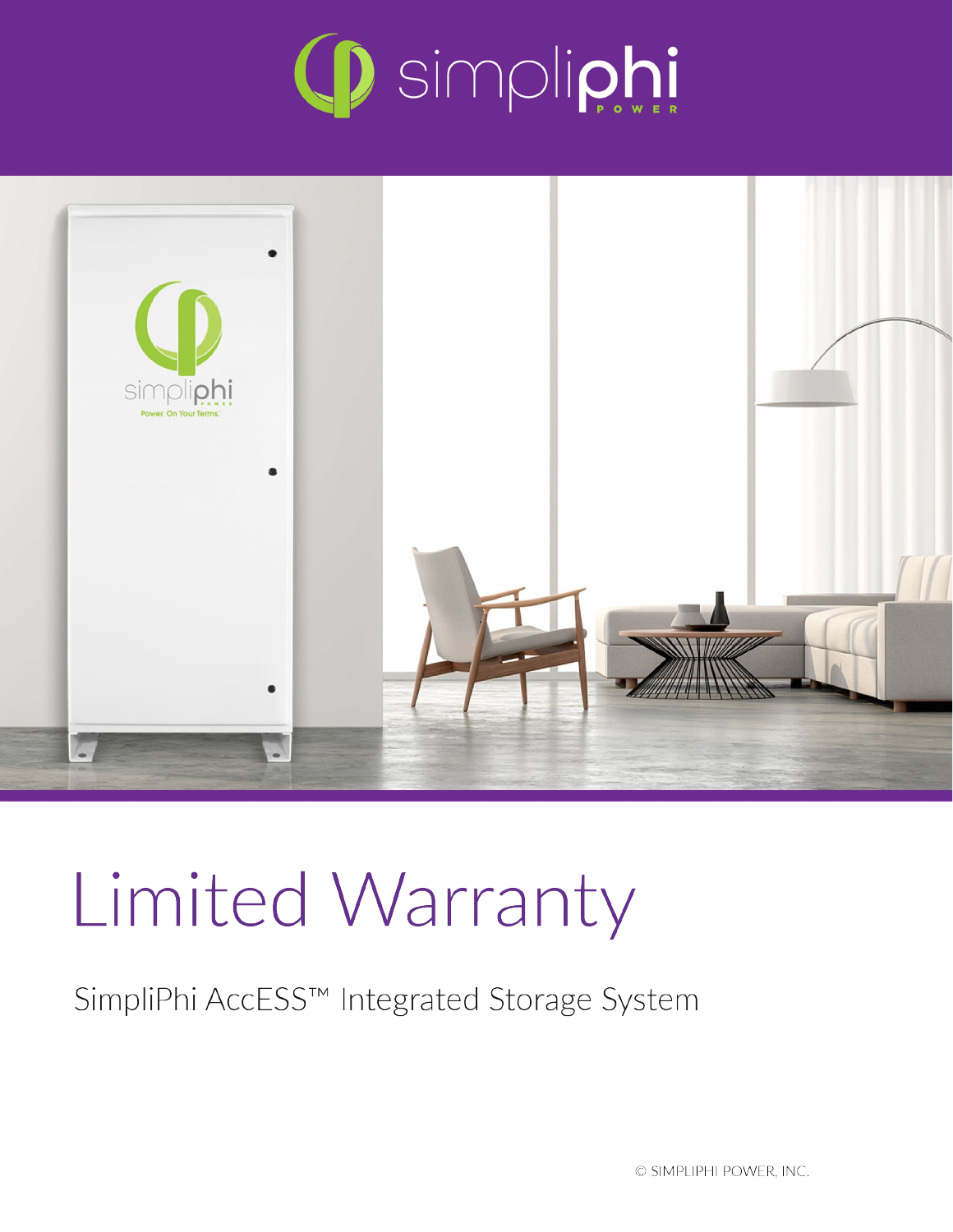

## Limited Warranty Coverage

This Limited Warranty ("the Warranty") applies to the SimpliPhi Power, Inc. ("SimpliPhi") AccESS ("Product"), whose warranty obligations are subject to the Conditions below. SimpliPhi Power warrants this Product to be free from defects in workmanship and materials for the duration of the 2-year Limited Warranty Period.

### Section 1.0 – General Terms of the Limited Warranty

The term of this Warranty (i) begins on the original date of purchase of the Product as indicated on the Limited Warranty Registration Card submitted to SimpliPhi Power and (ii) continues through the Limited Warranty Period. This Warranty applies only to the original end-use purchaser of the SimpliPhi Product and is transferable only if the SimpliPhi Product remains installed in the Original Use Location. SimpliPhi Power does not warrant or guarantee workmanship performed by any person or firm installing the SimpliPhi Product. This Warranty does not cover the cost of installation, removal, shipping or reinstallation. This Warranty does not cover faults in design or installer error such as reverse polarity or misuse of system wide equipment or inaccurate programming of all ancillary equipment in your system.

This Warranty applies only to a SimpliPhi Product:

(a) purchased from SimpliPhi Power, Inc. or an authorized SimpliPhi Power distributor, dealer or reseller and;

(b) installed by a licensed professional. In the event you rent or lease the SimpliPhi Product, no end-user purchase takes place; therefore, this Warranty does not apply and you must contact your rental or leasing company to determine whether Warranty coverage is applicable.

The liability of SimpliPhi Power under this Warranty shall be limited to the repair or replacement of the SimpliPhi Product, at SimpliPhi Power's sole discretion. If the SimpliPhi Product is found to be defective as a result of any manufacturing defect in materials and workmanship during the Limited Warranty Period, SimpliPhi Power will, at its sole discretion, either (i) repair the SimpliPhi Product or (ii) replace the SimpliPhi Product. If a SimpliPhi Product is replaced, that SimpliPhi Product will become the property of SimpliPhi Power and must be returned to SimpliPhi Power free of any third-party ownership claims.

The Warranty period of any repaired SimpliPhi Product or its replacement is twelve (12) months from the date of shipment from SimpliPhi Power, or the remaining term of the Limited Warranty Period, whichever is greater.



CAUTION: All PHI batteries must be fully charged before commissioning the system (i.e. before connecting loads). Failure to do so will Void the Warranty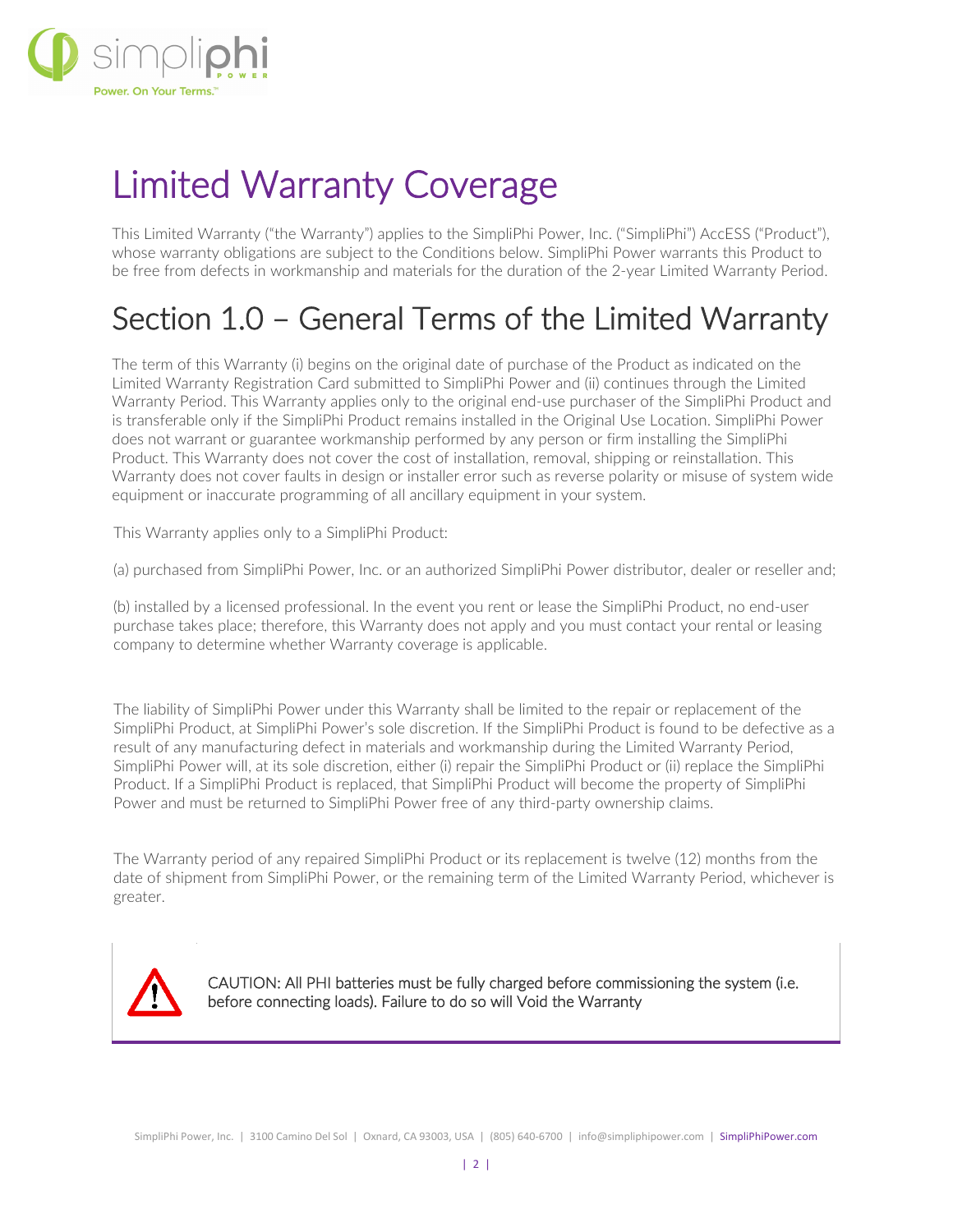



CAUTION: Do not attempt to charge the battery below 32° F (0° C). Attempts to charge at subfreezing temperatures can adversely affect SOH and cycle life and will Void the Warranty.

## Section 2.0 – Warranty Limitations

This warranty is applicable only to the Components and labor related to the SimpliPhi Product. Components reasonably deemed to be disposable, such as replacement air filters, fuses, and light bulbs are not covered by this limited Warranty.

- 1. The PHI 3.8 battery units within the Product will be covered under SimpliPhi Power's 10 Year Limited Warranty; not under this Warranty. Please refer to the PHI Warranty for how to register and complete the warranty process for the PHI 3.8 batteries.
- 2. Regarding Schneider Electric equipment in the Schneider AccESS unit or Sol-Ark equipment in the Sol-Ark – AccESS unit: This equipment will be covered under the relevant manufacturer's standard warranties (included in the SimpliPhi Product shipment and the manufacturer's website); Third party equipment is *not* covered under this AccESS Warranty. However, to ensure that the AccESS Warranty is maintained, instances where third party equipment may be faulty must be handled as follows:
	- a) Before submitting a warranty claim with Schneider or Sol-Ark, trouble-shoot the system with SimpliPhi Technical Support (as well as Schneider Electric or Sol-Ark Support, if necessary) to correctly determine if/which component within the AccESS unit is defective.
	- b) If it is determined that a third-party component contained within the AccESS is indeed defective, SimpliPhi Technical Support will recommend submitting a warranty claim to Schneider Electric or Sol-Ark.
	- c) After submitting the warranty claim directly with Schneider Electric or Sol-Ark, update SimpliPhi Technical Support regarding the relevant third-party manufacturer's issued Return Merchandise Authorization (RMA) number.
	- d) Third party replacement equipment must be properly installed by a certified installer or licensed electrician, and equipment must be re-programmed to SimpliPhi's listed parameters, as specified in the AccESS Manual. Sending photos of properly installed replacement equipment and re-programmed settings ensures that the AccESS unit remains In Warranty. Otherwise, SimpliPhi reserves the right to Void the AccESS Warranty in this scenario.

This Warranty does not cover:

- Damages caused by or resulting from third-party site preparation, which may include but is not limited to foundation preparation, concrete or gravel mounting pads, security enclosures, and required drainage, etc.
- Damages caused by or resulting from an unauthorized third-party SimpliPhi Product installation
- Damages caused by or resulting from electrical work external to the SimpliPhi Product, including but not limited to any electrical conduits, connects to facility electrical boxes, connections to any grid or micro-grid system
- Damages caused by or resulting from installation or removal, alteration or disassembly

SimpliPhi Power, Inc. | 3100 Camino Del Sol | Oxnard, CA 93003, USA | (805) 640-6700 | info@simpliphipower.com | SimpliPhiPower.com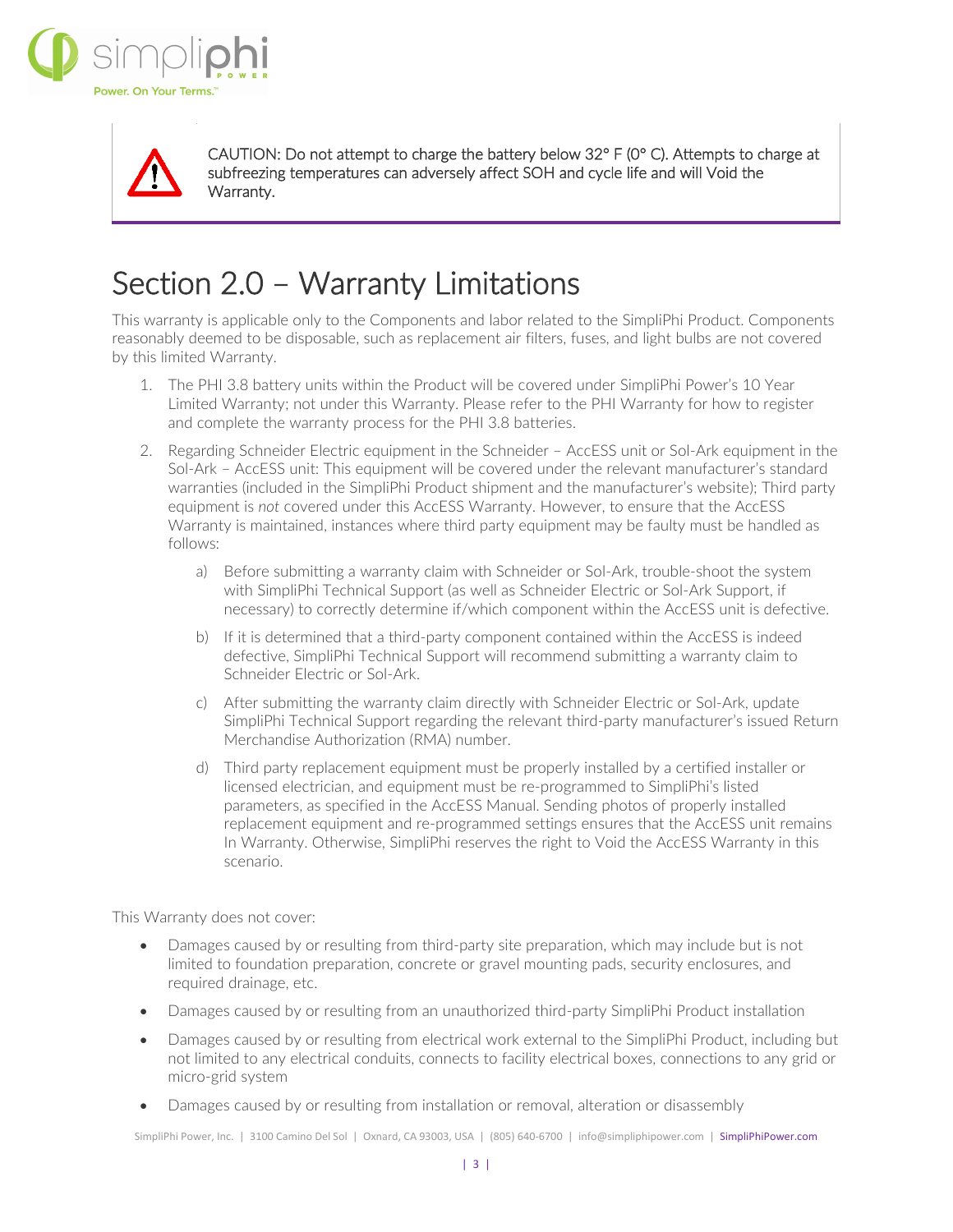

- Normal wear and tear
- Accident or abuse (e.g., being dropped, etc.)
- Corrosion (e.g., due to inappropriate environmental exposure)
- Damages caused by or resulting from repair or service provided by an unauthorized repair facility, lightning or other unmitigated electrical event
- Damages caused by or resulting from fire, flood, acts of God, or force majeure
- Damages caused by or resulting from excessive heat or cold conditions
- Damages caused by or resulting from shipping or transportation
- Any incidental or consequential damages caused by other components of the power system including but not limited to inverters, charge controllers, breakers, bypass switches, fuses, etc.
- Any Product whose serial number has been altered, defaced or removed
- Damage caused by or resulting from operation in a non-intended use, or a use which exceeds the recommended or permitted limits or loads of the Product
- A Product that has not been installed or repaired by SimpliPhi Power or an Authorized Partner
- A Product that has been used or maintained other than in accordance with SimpliPhi Power's operating instructions or as set out in the technical data specification sheet and manual provided with the SimpliPhi Product
- A Product in which the regular examinations of the ordinary connection to the electricity network have not been carried out in accordance with SimpliPhi Power's instructions
- A Product that has been used with spare parts and accessories which do not comply with the original specifications issued by SimpliPhi Power
- Negligence on the Customer's part
- Faults or defects caused by third parties, including work done by unauthorized service or repair agents
- Damages caused by excess voltage within the main supply network to which the SimpliPhi battery is connected
- Any costs or expenses incurred by the Customer for the procurement of substitute equipment or services
- Any unauthorized changes or repairs of any kind due to which the defect in relation to which a claim was asserted was caused at least to some extent
- A Product that did not undergo scheduled maintenance measures in compliance with the maintenance instructions and remarks
- Any transport or travel costs incurred by the Customer
- Any loss of revenue or savings resulting from Product downtime or availability reduction
- Third Party Software
- Any loss of profits, or any other indirect damages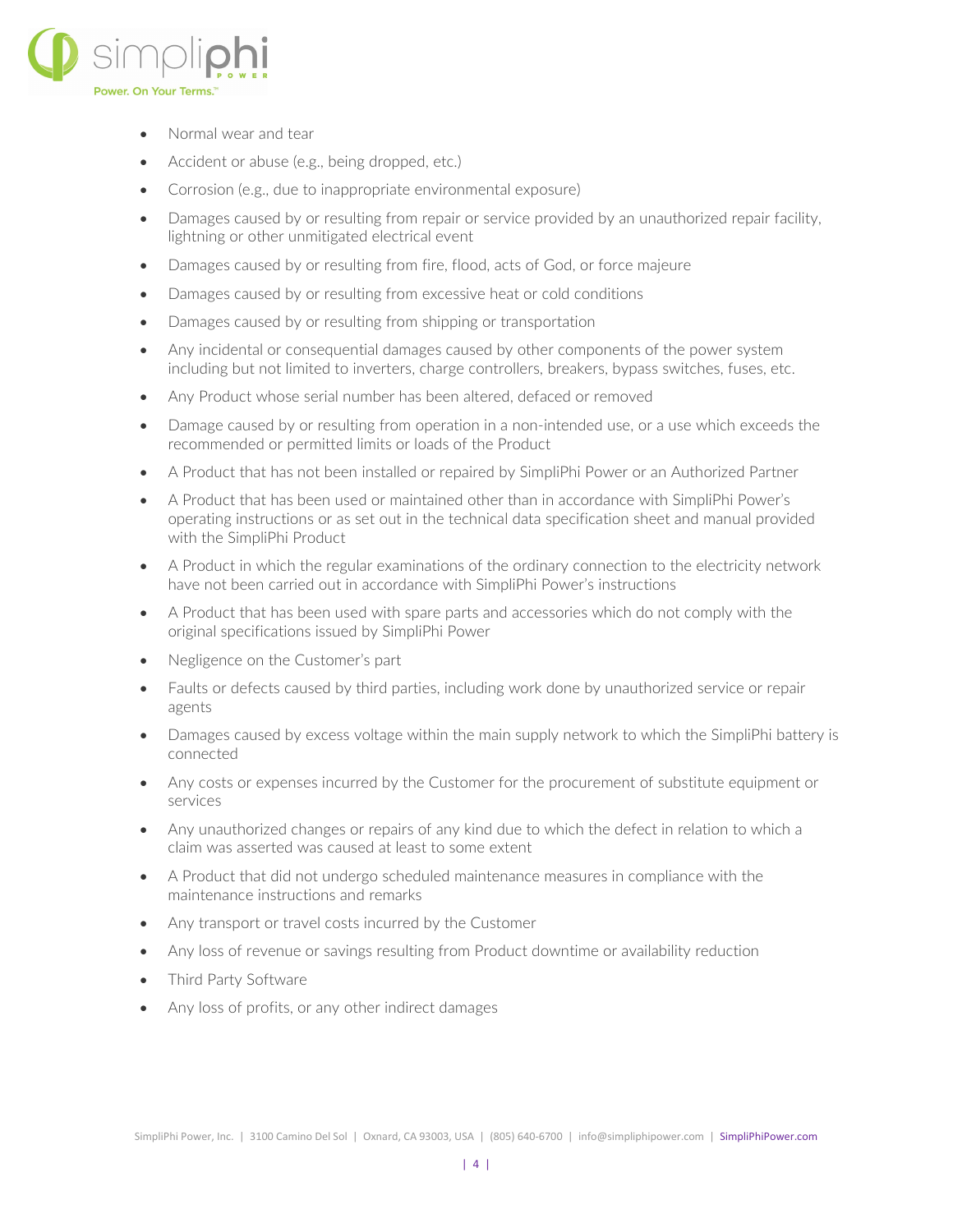

THIS LIMITED WARRANTY IS THE EXCLUSIVE WARRANTY APPLICABLE TO THE SIMPLIPHI POWER PRODUCT(S). SIMPLIPHI POWER EXPRESSLY DISCLAIMS ANY OTHER EXPRESS OR IMPLIED WARRANTIES OF THE SIMPLIPHI POWER PRODUCT(S), INCLUDING BUT NOT LIMITED TO ANY IMPLIED WARRANTIES OF MERCHANTABILITY OR FITNESS FOR A PARTICULAR PURPOSE. NO WARRANTIES WHETHER EXPRESSED OR IMPLIED, INCLUDING, BUT NOT LIMITED TO, ANY IMPLIED WARRANTIES OF MERCHANTABILITY OR FITNESS FOR A PARTICULAR PURPOSE SHALL APPLY AFTER THE LIMITED WARRANTY PERIOD.

SIMPLIPHI POWER ALSO EXPRESSLY LIMITS ITS LIABILITY IN THE EVENT OF A PRODUCT DEFECT TO REPAIR OR REPLACEMENT IN ACCORDANCE WITH THE TERMS OF THIS LIMITED WARRANTY. ANY AND ALL LIABILITY FOR INCIDENTIAL OR CONSEQUENTIAL DAMAGES, INCLUDING WITHOUT LIMITATION ANY LIABILITY FOR SIMPLIPHI POWER PRODUCT(S) NOT BEING AVAILABLE FOR USE OR LOST REVENUES OR PROFITS, EVEN IF SIMPLIPHI POWER HAS BEEN ADVISED OF THE POTENTIAL FOR SUCH DAMAGES, ARE EXPRESSLY EXCLUDED FROM THIS LIMITED WARRANTY. SOME STATES (OR JURISDICTIONS) MAY NOT ALLOW THE EXCLUSION OR LIMITATION OF CERTAIN WARRANTIES OR DAMAGES, SO SOME OF THE ABOVE EXCLUSIONS MAY NOT APPLY TO YOU.

If there is any inconsistency between this Warranty and any other agreement or statement included with or relating to the SimpliPhi Power Product or services, this Warranty shall govern. If any provision of this Warranty is found invalid or unenforceable, it shall be deemed modified to the minimum extent necessary to make it enforceable and the remainder of this Warranty shall remain valid and enforceable according with its terms.

## Section 3.0 – Consumer Protection and Other Laws May Apply

Some states do not allow limitations on how long an implied warranty lasts or the exclusion or limitation of incidental or consequential damages, so the above limitations or exclusions may not apply to you. Some states may provide for additional warranty rights and remedies, and the provisions contained in this Warranty are not intended to limit, modify, take away from, disclaim or exclude any mandatory warranty requirements provided by states, including certain implied warranties. This Warranty gives you specific legal rights, and you may also have other rights which vary from state to state.

Your acceptance and use of the Product constitutes acceptance of the terms, conditions and limitations of this Warranty. The terms, conditions and limitations of this Warranty will supersede any other agreement or document relating to the subject matter hereof, including, but not limited to, the terms and conditions that are part of a purchase order covering the Product or other document sent to SimpliPhi by you relating to the Product.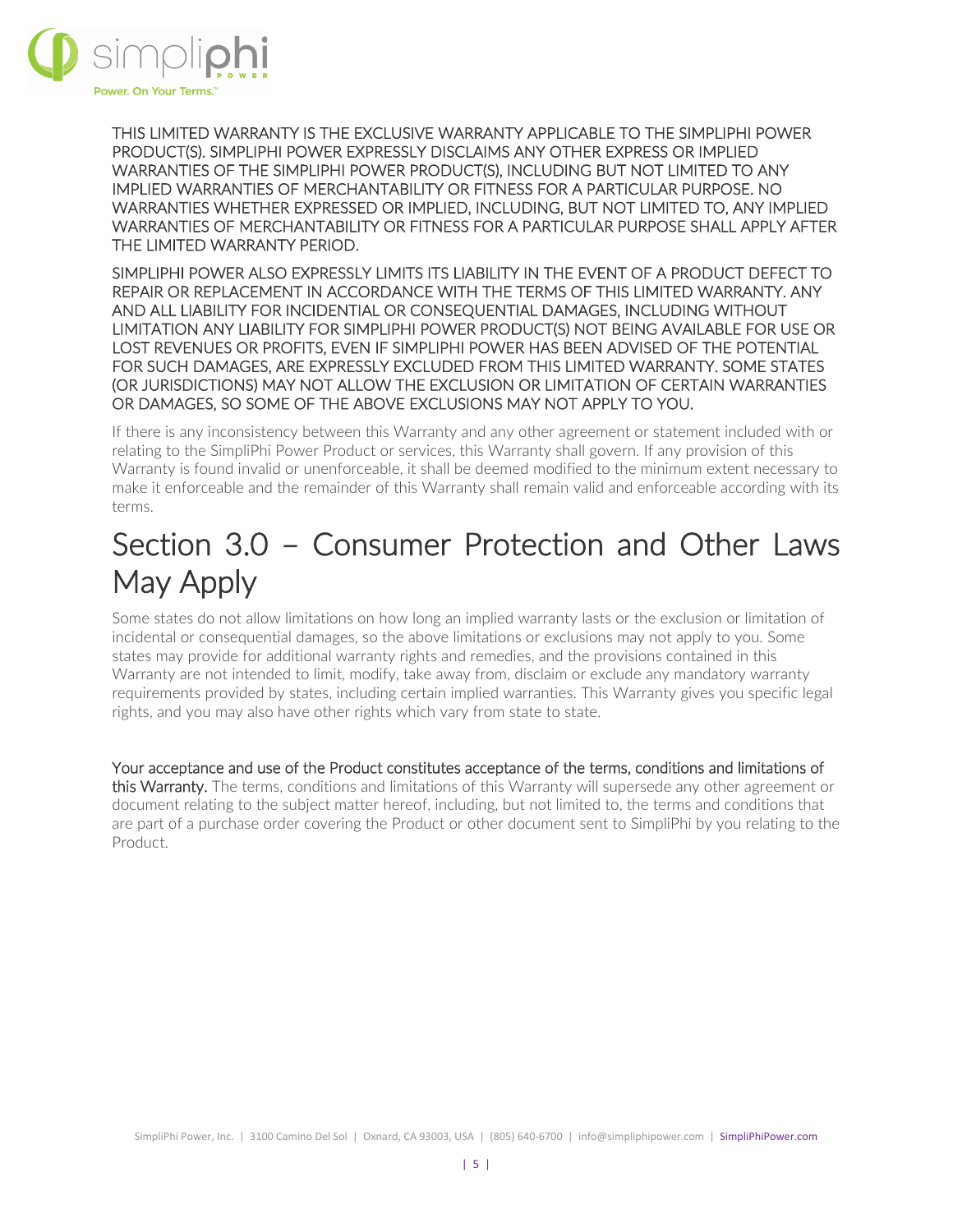

## Section 4.0 – Forfeiture of Warranty



WARNING: This warranty will be considered null and void upon violation of any of the following conditions:

- The Product is operated outside of product specifications (refer to Appendix A)
- Electrical or mechanical changes are made to the Product, outside of third-party related RMA issues or necessary product replacements
- The Product is physically damaged in any way
- The Customer re-sells all or part of the Product to another party, unless it is authorized in advance and in writing by SimpliPhi

#### Section 5.0 – Obtaining Warranty Service

To activate this Limited Warranty, the attached Limited Warranty Registration Form must be completed and forwarded to SimpliPhi Power pursuant to the instructions set forth in the Limited Warranty Registration Form in order for SimpliPhi Power to know the Original Use Location and the SimpliPhi Power Product(s) involved. It is important that you complete the Limited Warranty Registration Form since that is the only way SimpliPhi Power knows the Original Use Location and the SimpliPhi Power Product(s) involved. This Limited Warranty applies only to the SimpliPhi Power Product(s) that are (i) registered on the Limited Warranty Registration Form attached to this Limited Warranty and (ii) installed in the Original Use Location which shall be described by inserting the address of the Original Use Location in the space "Address of Installation" provided in the Limited Warranty Registration Form and name of installer/distributor or supplier.

To request Warranty service, your Installer/Distributor/Supplier must contact SimpliPhi Power Technical Support in writing at [TechSupport@SimpliPhiPower.com](mailto:TechSupport@SimpliPhiPower.com) within the Limited Warranty Period. Either SimpliPhi Power or its authorized representative will attempt to troubleshoot the SimpliPhi Power Product(s) at the Original Use Location to determine whether the SimpliPhi Power Product(s) are defective. If SimpliPhi Power determines that Warranty service is required Technical Support will assist in getting authorization for a Return Material Authorization ("RMA") number and instruct you how to submit the RMA through [TechSupport@SimpliPhiPower.com.](mailto:TechSupport@SimpliPhiPower.com) To be prepared for Technical Support assistance you need to provide in writing to your Installer/Distributor/Supplier all the following information (at a minimum):

- Proof of date and place of purchase in the form of a copy of the purchase invoice for the original SimpliPhi Power Product(s)
- The SimpliPhi Power Product model number and serial number
- A picture of the SimpliPhi Power Product(s) and the installation
- A single line drawing
- A copy of the installation protocol
- Inverter settings
- Address where the SimpliPhi Power Product(s) are located
- Description of the problem

SimpliPhi Power, Inc. | 3100 Camino Del Sol | Oxnard, CA 93003, USA | (805) 640-6700 | info@simpliphipower.com | SimpliPhiPower.com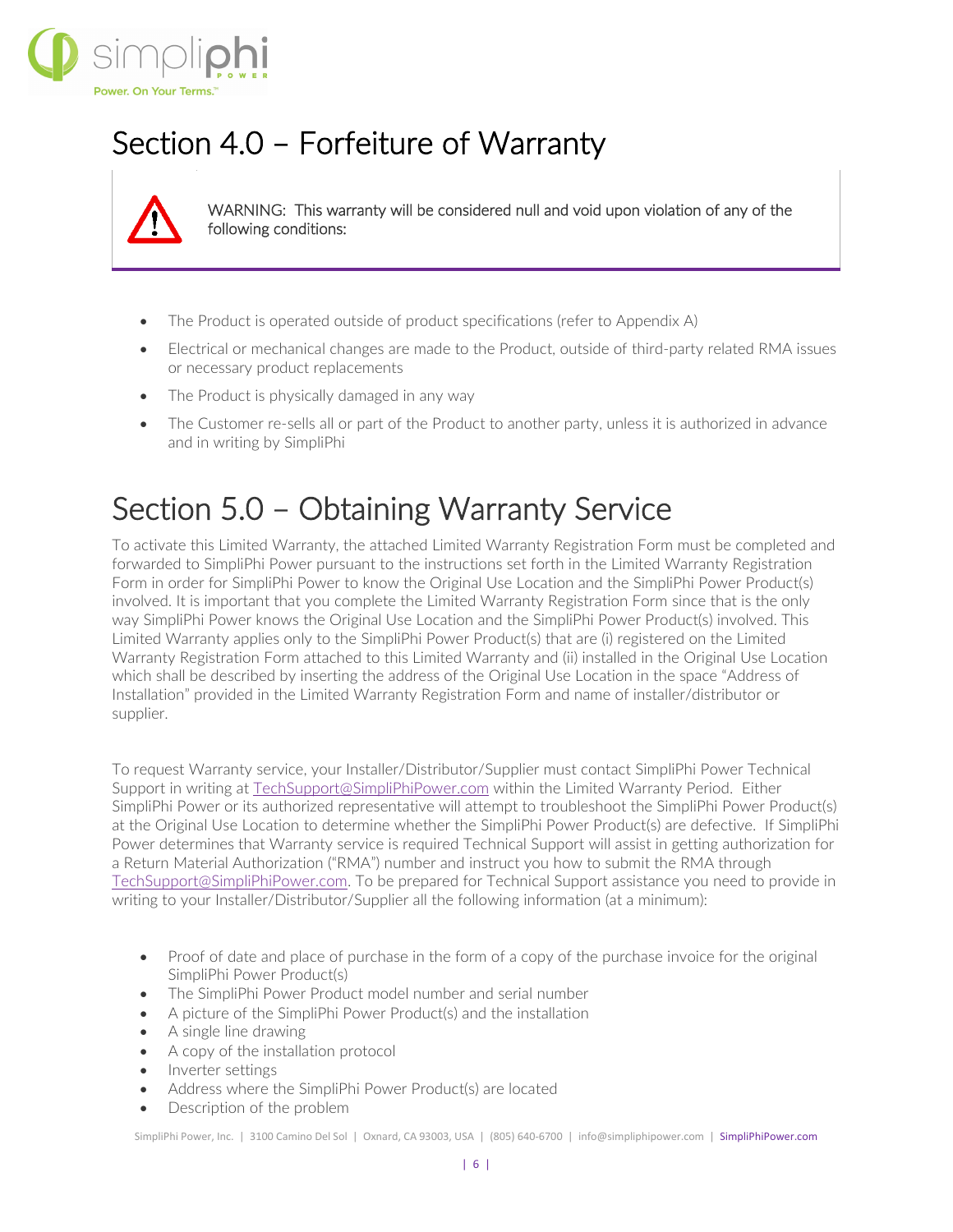

- Events / symptoms leading up to the problem with the SimpliPhi Power Product(s)
- **Resolutions attempted**

After receiving the RMA number, you may be required to pack the authorized SimpliPhi Power Product(s) for return, along with the information described above and any other information requested on the RMA, in the original SimpliPhi Power Product shipping container or packaging providing equivalent protection with the RMA number marked clearly on the shipping container(s). You must prepay all shipping charges covering shipment to the location designated by SimpliPhi Power, and you must ensure the shipment and accept the risk of loss or damage during shipment. SimpliPhi Power is not responsible for shipping damage caused by an improperly packaged SimpliPhi Power Product, the repairs this damage might require, or the cost of these repairs.

If, upon receipt of the SimpliPhi Power Product(s), SimpliPhi Power determines the SimpliPhi Power Product(s) are defective and that the defect is not covered under the terms of this Limited Warranty, SimpliPhi Power will invoice for the replacement product. Upon receipt of payment, the SimpliPhi Power Product(s) will be shipped to you, freight prepaid, non-expedited, using a carrier of SimpliPhi Power's choice for shipment.

#### Section 6.0 – Contacting SimpliPhi

To obtain technical support or Warranty service, please contact us as follows:

SimpliPhi Power, Inc. 3100 Camino Del Sol Oxnard, California, 93030 805.640.6700 x 1

[techsupport@simpliphipower.com](mailto:techsupport@simpliphipower.com)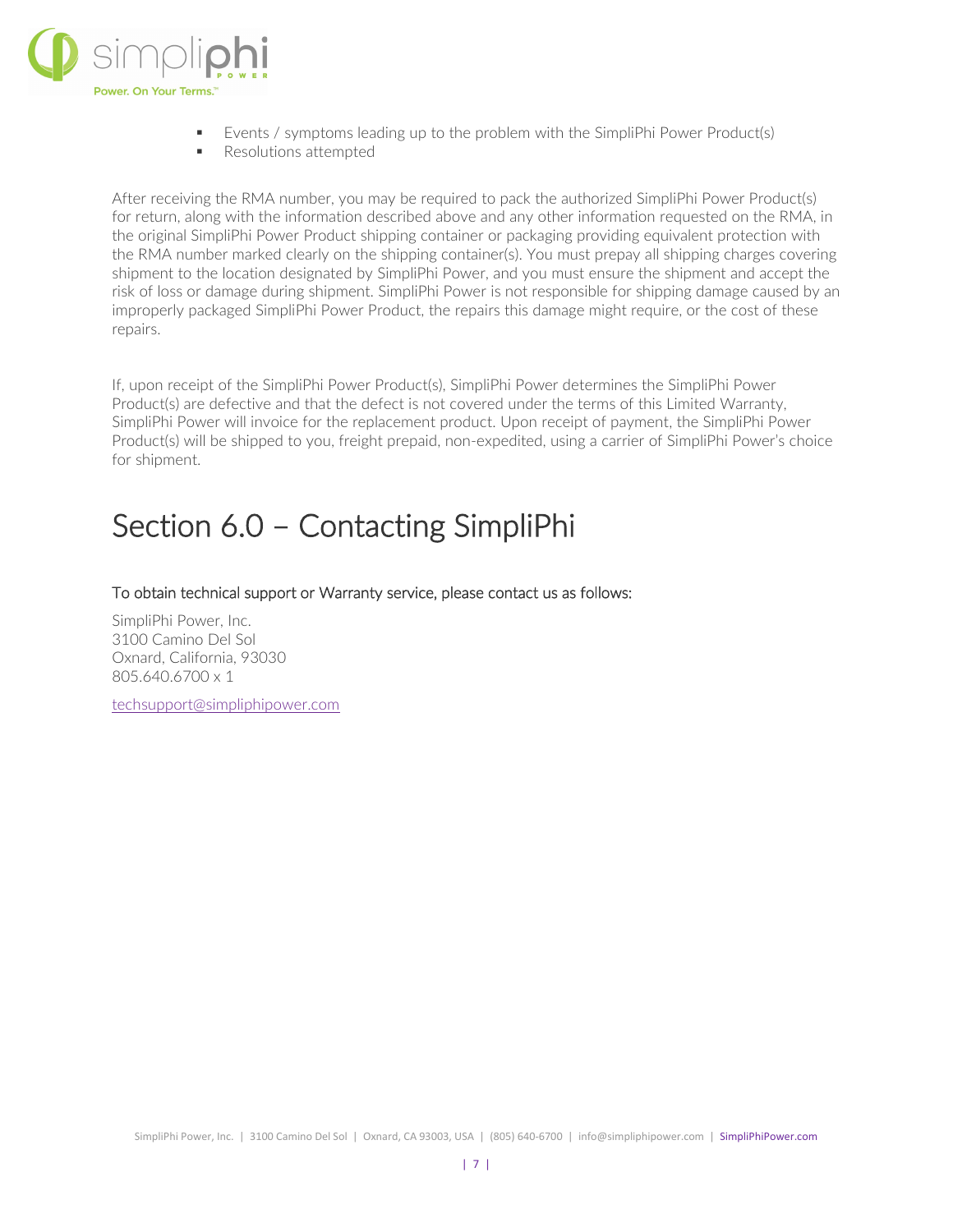

#### Section 7.0 – Warranty Registration

Instructions for Warranty registration:

Please fill out the attached form, scan, and email it to [Info@SimpliPhiPower.com,](mailto:Info@SimpliPhiPower.com) or fill out the form, detach, affix First Class postage, include your return address, fold and tape shut with clear tape on bottom and sides before mailing. We recommend you keep a copy of your completed Warranty Registration Form for your records. This form is for product registration. Failure to complete and return the form does not diminish the consumer's warranty rights.

It is important that you complete the Limited Warranty Registration Form since that is the only way SimpliPhi Power knows the Original Use Location and the SimpliPhi Power Product(s) involved.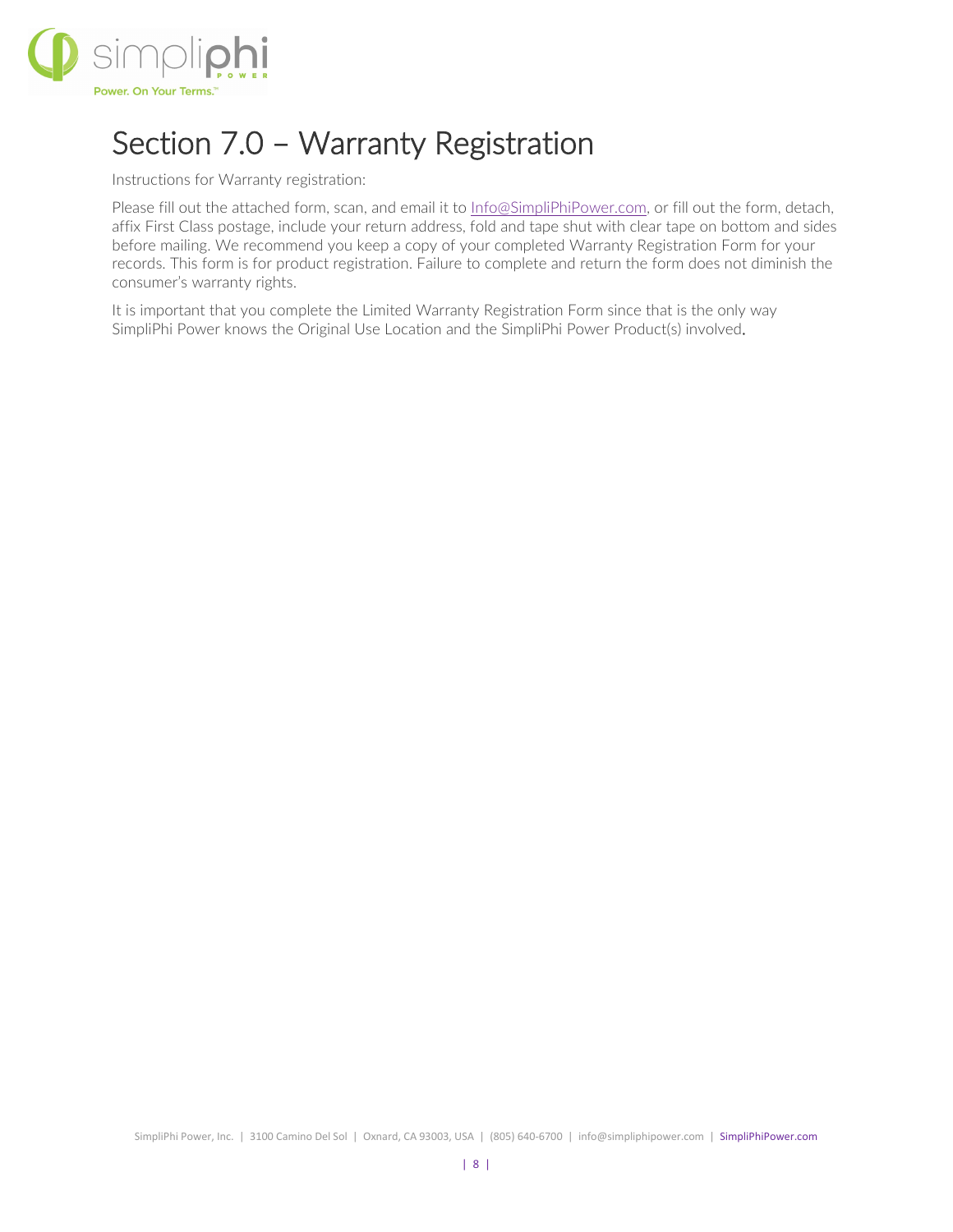

## Appendix A – Product Specifications & Resources

All AccESS sizing, installation and operation must be in accordance with the below listed resources.

- PHI Battery Manual: [https://simpliphipower.com/wp-content/uploads/documentation/phi](https://simpliphipower.com/wp-content/uploads/documentation/phi-series/simpliphi-power-phi-3-8-2-9-1-4-730-installation-manual.pdf)[series/simpliphi-power-phi-3-8-2-9-1-4-730-installation-manual.pdf](https://simpliphipower.com/wp-content/uploads/documentation/phi-series/simpliphi-power-phi-3-8-2-9-1-4-730-installation-manual.pdf)
- PHI Battery Warranty: [https://simpliphipower.com/wp-content/uploads/documentation/phi](https://simpliphipower.com/wp-content/uploads/documentation/phi-series/simpliphi-power-phi-3-8-2-9-1-4-730-warranty.pdf)[series/simpliphi-power-phi-3-8-2-9-1-4-730-warranty.pdf](https://simpliphipower.com/wp-content/uploads/documentation/phi-series/simpliphi-power-phi-3-8-2-9-1-4-730-warranty.pdf)

#### AccESS with 4 x PHI 3.8 kWh Batteries, Sol-Ark-8K Inverter & Integrated Charge Controllers (DC and/or AC Coupled)

System sizing, installation and operation must be in accordance with all below listed resources.

- Sol-Ark AccESS Installation Manual: [https://simpliphipower.com/wp](https://simpliphipower.com/wp-content/uploads/documentation/access/simpliphi-power-sol-ark-access-installation-manual.pdf)[content/uploads/documentation/access/simpliphi-power-sol-ark-access-installation-manual.pdf](https://simpliphipower.com/wp-content/uploads/documentation/access/simpliphi-power-sol-ark-access-installation-manual.pdf)
- Sol-Ark-8K Manual: [https://www.sol-ark.com/wp-content/uploads/2019/08/install-owner-Manual-](https://www.sol-ark.com/wp-content/uploads/2019/08/install-owner-Manual-8-20-2019.pdf)[8-20-2019.pdf](https://www.sol-ark.com/wp-content/uploads/2019/08/install-owner-Manual-8-20-2019.pdf)

#### AccESS with 6 x PHI 3.8 kWh Batteries, Sol-Ark-12K Inverter & Integrated Charge **Controllers**

System sizing, installation and operation must be in accordance with all below listed resources.

- Sol-Ark AccESS Installation Manual: [https://simpliphipower.com/wp](https://simpliphipower.com/wp-content/uploads/documentation/access/simpliphi-power-sol-ark-access-installation-manual.pdf)[content/uploads/documentation/access/simpliphi-power-sol-ark-access-installation-manual.pdf](https://simpliphipower.com/wp-content/uploads/documentation/access/simpliphi-power-sol-ark-access-installation-manual.pdf)
- Sol-Ark-12K Manual: [https://www.sol-ark.com/wp-content/uploads/2020/02/12K-Manual-2-3-](https://www.sol-ark.com/wp-content/uploads/2020/02/12K-Manual-2-3-2020.pdf) [2020.pdf](https://www.sol-ark.com/wp-content/uploads/2020/02/12K-Manual-2-3-2020.pdf)

#### AccESS with 3 or 4 x PHI 3.8 kWh Batteries & Schneider Conext XW PRO or XW+ Inverter (AC Coupled)

System sizing, installation and operation must be in accordance with all below listed resources.

- Schneider AccESS Installation Manual: [https://simpliphipower.com/wp](https://simpliphipower.com/wp-content/uploads/documentation/access/simpliphi-power-schneider-access-type-1-0-2-0-installation-manual.pdf)[content/uploads/documentation/access/simpliphi-power-schneider-access-type-1-0-2-0](https://simpliphipower.com/wp-content/uploads/documentation/access/simpliphi-power-schneider-access-type-1-0-2-0-installation-manual.pdf) [installation-manual.pdf](https://simpliphipower.com/wp-content/uploads/documentation/access/simpliphi-power-schneider-access-type-1-0-2-0-installation-manual.pdf)
	- o As outlined in Section 3.1.1 Design Parameters: Maximum Sizing Guidelines, the AC Coupled solar PV array size cannot exceed 5.7 kW (3-battery AccESS unit) or 6.8 kW (4 battery AccESS unit).
- Schneider Conext XW PRO product page: [https://solar.schneider-electric.com/product/conext-xw](https://solar.schneider-electric.com/product/conext-xw-pro-na-solar-hybrid-inverter/)[pro-na-solar-hybrid-inverter/](https://solar.schneider-electric.com/product/conext-xw-pro-na-solar-hybrid-inverter/)
	- o Data Sheet, Installation Guide and Owner's Guide documents are included in the Downloads section of the product page.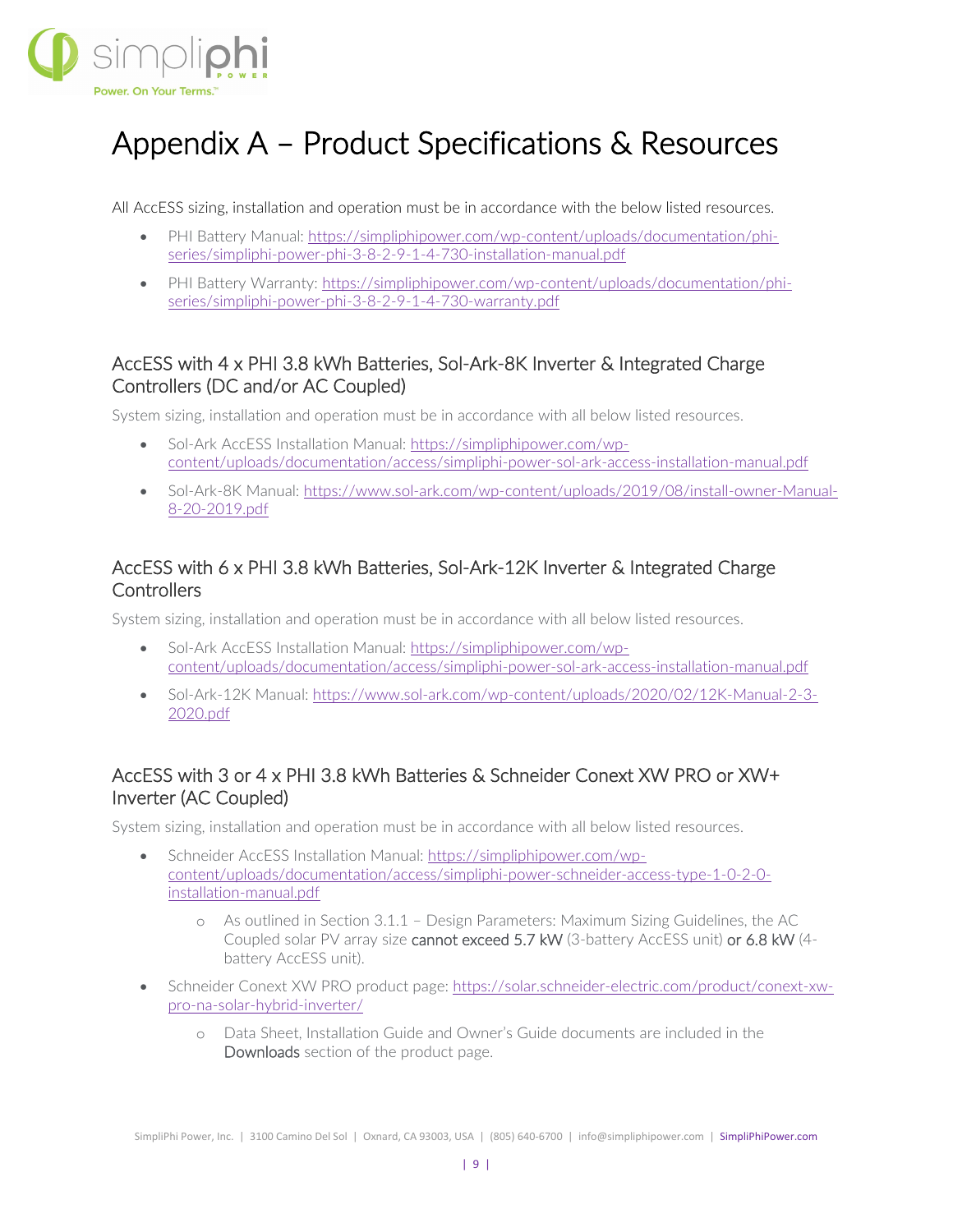

- Schneider Conext XW+ product page: [https://solar.schneider-electric.com/product/conext-xw-na-solar](https://solar.schneider-electric.com/product/conext-xw-na-solar-inverter/)[inverter/](https://solar.schneider-electric.com/product/conext-xw-na-solar-inverter/)
	- o Data Sheet, Owner's Guide and Installation Guide documents are included in the Downloads section of the product page.
- Schneider Conext AC Coupling Solutions Guide: [https://41j5tc3akbrn3uezx5av0jj1bgm](https://41j5tc3akbrn3uezx5av0jj1bgm-wpengine.netdna-ssl.com/wp-content/uploads/2018/05/MN20180201_Conext-AC-Coupling-Solutions-Guide-976-0240-01-01_Rev-E_ENG.pdf)[wpengine.netdna-ssl.com/wp-content/uploads/2018/05/MN20180201\\_Conext-AC-Coupling-Solutions-](https://41j5tc3akbrn3uezx5av0jj1bgm-wpengine.netdna-ssl.com/wp-content/uploads/2018/05/MN20180201_Conext-AC-Coupling-Solutions-Guide-976-0240-01-01_Rev-E_ENG.pdf)[Guide-976-0240-01-01\\_Rev-E\\_ENG.pdf](https://41j5tc3akbrn3uezx5av0jj1bgm-wpengine.netdna-ssl.com/wp-content/uploads/2018/05/MN20180201_Conext-AC-Coupling-Solutions-Guide-976-0240-01-01_Rev-E_ENG.pdf)
	- o Contrary to the "Lithium Ion (Li-ion) Battery Incompatibility" section of the Guide, Schneider Electric and SimpliPhi Power jointly state that the warranty for the Conext XW PRO or XW+ inverter included in the AccESS – Schneider product is not compromised in any way as a result of the inverter's pairing with SimpliPhi's Lithium Ferro Phosphate batteries in an AC Coupled application.
	- o Note in the "Battery Inverter/PV Inverter Sizing" section of the Guide, "as a rule of thumb, the maximum power of any one PV inverter must not be more than the power rating of the Conext XW+ to which it is connected." Therefore, the grid-tie inverter AC Coupled to the Schneider – AccESS unit cannot exceed 6.8 kW.

#### AccESS with 3 or 4 x PHI 3.8 kWh Batteries, Schneider Conext XW PRO or XW+ Inverter & Schneider Conext MPPT 80 600 Charge Controller (DC Coupled)

System sizing, installation and operation must be in accordance with all below listed resources.

- Schneider AccESS Installation Manual: [https://simpliphipower.com/wp](https://simpliphipower.com/wp-content/uploads/documentation/access/simpliphi-power-schneider-access-type-1-0-2-0-installation-manual.pdf)[content/uploads/documentation/access/simpliphi-power-schneider-access-type-1-0-2-0-installation](https://simpliphipower.com/wp-content/uploads/documentation/access/simpliphi-power-schneider-access-type-1-0-2-0-installation-manual.pdf)[manual.pdf](https://simpliphipower.com/wp-content/uploads/documentation/access/simpliphi-power-schneider-access-type-1-0-2-0-installation-manual.pdf)
- Schneider Conext XW PRO product page: [https://solar.schneider-electric.com/product/conext-xw-pro](https://solar.schneider-electric.com/product/conext-xw-pro-na-solar-hybrid-inverter/)[na-solar-hybrid-inverter/](https://solar.schneider-electric.com/product/conext-xw-pro-na-solar-hybrid-inverter/)
	- o Data Sheet, Installation Guide and Owner's Guide documents are included in the Downloads section of the product page.
- Schneider Conext XW+ product page: [https://solar.schneider-electric.com/product/conext-xw-na-solar](https://solar.schneider-electric.com/product/conext-xw-na-solar-inverter/)[inverter/](https://solar.schneider-electric.com/product/conext-xw-na-solar-inverter/)
	- o Data Sheet, Owner's Guide and Installation Guide documents are included in the Downloads section of the product page.
- Schneider Conext MPPT 80 600 Solar PV Charge Controller product page: [https://solar.schneider](https://solar.schneider-electric.com/product/conext-mppt-80-600/)[electric.com/product/conext-mppt-80-600/](https://solar.schneider-electric.com/product/conext-mppt-80-600/)
	- o Data Sheet, Installation Guide and Owner's Guide documents are included in the Downloads section of the product page.